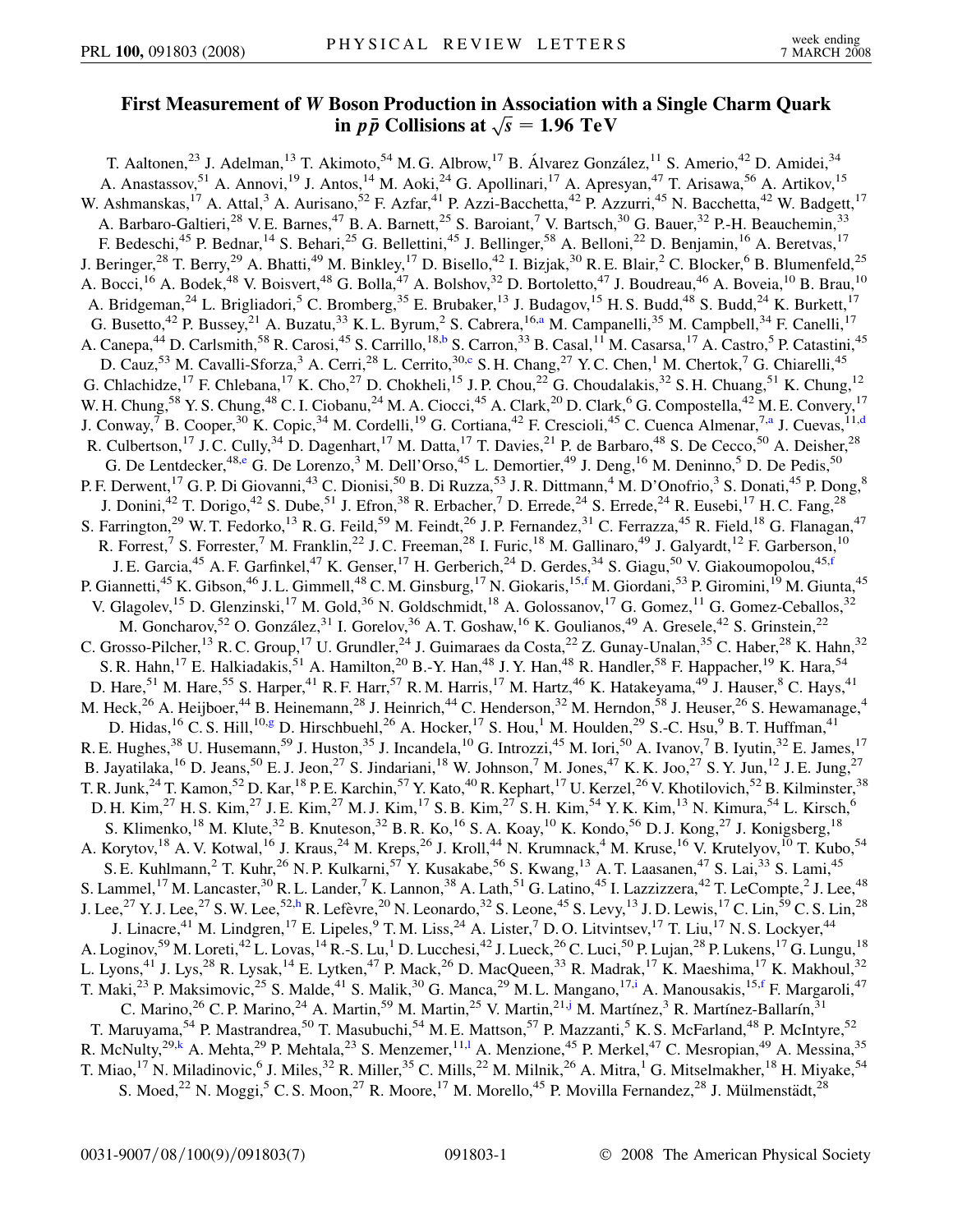<span id="page-1-2"></span><span id="page-1-1"></span><span id="page-1-0"></span>A. Mukherjee,<sup>17</sup> Th. Muller,<sup>26</sup> R. Mumford,<sup>25</sup> P. Murat,<sup>17</sup> M. Mussini,<sup>5</sup> J. Nachtman,<sup>17</sup> Y. Nagai,<sup>54</sup> A. Nagano,<sup>54</sup> J. Nagano[m](#page-6-10)a,<sup>56</sup> K. Nakamura,<sup>54</sup> I. Nakano,<sup>39</sup> A. Napier,<sup>55</sup> V. Necula,<sup>16</sup> C. Neu,<sup>44</sup> M. S. Neubauer,<sup>24</sup> J. Nielsen,<sup>28,m</sup> L. Nodulman,<sup>2</sup> M. Norman,<sup>9</sup> O. Norniella,<sup>24</sup> E. Nurse,<sup>30</sup> S. H. Oh,<sup>16</sup> Y. D. Oh,<sup>27</sup> I. Oksuzian,<sup>18</sup> T. Okusawa,<sup>40</sup> R. Oldeman,<sup>29</sup> R. Orava,<sup>23</sup> K. Osterberg,<sup>23</sup> S. Pagan Griso,<sup>42</sup> C. Pagliarone,<sup>45</sup> E. Palencia,<sup>17</sup> V. Papadimitriou,<sup>17</sup> A. Papaikonomou,<sup>26</sup> A. A. Paramonov,<sup>13</sup> B. Parks,<sup>38</sup> S. Pashapour,<sup>33</sup> J. Patrick,<sup>17</sup> G. Pauletta,<sup>53</sup> M. Paulini,<sup>12</sup> C. Paus,<sup>32</sup> D. E. Pellett,<sup>7</sup> A. Penzo,<sup>53</sup> T. J. Phillips,<sup>16</sup> G. Piacentino,<sup>45</sup> J. Piedra,<sup>43</sup> L. Pinera,<sup>18</sup> K. Pitts,<sup>24</sup> C. Plager,<sup>8</sup> L. Pondrom,<sup>58</sup> X. Portell,<sup>3</sup> O. Poukhov,<sup>15</sup> N. Pounder,<sup>41</sup> F. Prakoshyn,<sup>15</sup> A. Pronko,<sup>17</sup> J. Proudfoot,<sup>2</sup> F. Ptohos,<sup>17[,n](#page-6-11)</sup> G. Punzi,<sup>45</sup> J. Pursley,<sup>58</sup> J. Rademacker,<sup>41[,g](#page-6-4)</sup> A. Rahaman,<sup>46</sup> V. Ramakrishnan,<sup>58</sup> N. Ranjan,<sup>47</sup> I. Redondo,<sup>31</sup> B. Reisert,<sup>17</sup> V. Rekovic,<sup>36</sup> P. Renton,<sup>41</sup> M. Rescigno,<sup>50</sup> S. Richter,<sup>26</sup> F. Rimondi,<sup>5</sup> L. Ristori,<sup>45</sup> A. Robson,<sup>21</sup> T. Rodrigo,<sup>11</sup> E. Rogers,<sup>24</sup> S. Rolli,<sup>55</sup> R. Roser,<sup>17</sup> M. Rossi,<sup>53</sup> R. Rossin,<sup>10</sup> P. Roy,<sup>33</sup> A. Ruiz,<sup>11</sup> J. Russ,<sup>12</sup> V. Rusu,<sup>17</sup> H. Saarikko,<sup>23</sup> A. Safonov,<sup>52</sup> W. K. Sakumoto,<sup>48</sup> G. Salamanna,<sup>50</sup> O. Saltó,<sup>3</sup> L. Santi,<sup>53</sup> S. Sarkar,<sup>50</sup> L. Sartori,<sup>45</sup> K. Sato,<sup>17</sup> A. Savoy-Navarro,<sup>43</sup> T. Scheidle,<sup>26</sup> P. Schlabach,<sup>17</sup> E. E. Schmidt,<sup>17</sup> M. A. Schmidt,<sup>13</sup> M. P. Schmidt,<sup>59</sup> M. Schmitt,<sup>37</sup> T. Schwarz,<sup>7</sup> L. Scodellaro,<sup>11</sup> A. L. Scott,<sup>10</sup> A. Scribano,<sup>45</sup> F. Scuri,<sup>45</sup> A. Sedov,<sup>47</sup> S. Seidel,<sup>36</sup> Y. Seiya,<sup>40</sup> A. Semenov,<sup>15</sup> L. Sexton-Kennedy,<sup>17</sup> A. Sfyria,<sup>20</sup> S. Z. Shalhout,<sup>57</sup> M. D. Shapiro,<sup>28</sup> T. Shears,<sup>29</sup> P. F. Shepard,<sup>46</sup> D. Sherman,<sup>22</sup> M. Shimojima,<sup>54,0</sup> M. Shochet,<sup>13</sup> Y. Shon,<sup>58</sup> I. Shreyber,<sup>20</sup> A. Sidoti,<sup>45</sup> P. Sinervo,<sup>33</sup> A. Sisakyan,<sup>15</sup> A. J. Slaughter,<sup>17</sup> J. Slaunwhite,<sup>38</sup> K. Sliwa,<sup>55</sup> J. R. Smith,<sup>7</sup> F. D. Snider,<sup>17</sup> R. Snihur,<sup>33</sup> M. Soderberg,<sup>34</sup> A. Soha,<sup>7</sup> S. Somalwar,<sup>51</sup> V. Sorin,<sup>35</sup> J. Spalding,<sup>17</sup> F. Spinella,<sup>45</sup> T. Spreitzer,<sup>33</sup> P. Squillacioti,<sup>45</sup> M. Stanitzki,<sup>59</sup> R. St. Denis,<sup>21</sup> B. Stelzer,<sup>8</sup> O. Stelzer-Chilton,<sup>41</sup> D. Stentz,<sup>37</sup> J. Strologas,<sup>36</sup> D. Stuart, <su[p](#page-6-13)>10</sup> J. S. Suh, <sup>27</sup> A. Sukhanov, <sup>18</sup> H. Sun, <sup>55</sup> I. Suslov, <sup>15</sup> T. Suzuki, <sup>54</sup> A. Taffard, <sup>24,p</sup> R. Takashima, <sup>39</sup> Y. Takeuchi, <sup>54</sup> R. Tanaka,<sup>39</sup> M. Tecchio,<sup>34</sup> P. K. Teng,<sup>1</sup> K. Terashi,<sup>49</sup> J. Thom,<sup>17,[q](#page-6-14)</sup> A. S. Thompson,<sup>21</sup> G. A. Thompson,<sup>24</sup> E. Thomson,<sup>44</sup> P. Tipton,<sup>59</sup> V. Tiwari,<sup>12</sup> S. Tkaczyk,<sup>17</sup> D. Toback,<sup>52</sup> S. Tokar,<sup>14</sup> K. Tollefson,<sup>35</sup> T. Tomura,<sup>54</sup> D. Tonelli,<sup>17</sup> S. Torre,<sup>19</sup> D. Torretta,<sup>17</sup> S. Tourneur,<sup>43</sup> W. Trischuk,<sup>33</sup> Y. Tu,<sup>44</sup> N. Turini,<sup>45</sup> F. Ukegawa,<sup>54</sup> S. Uozumi,<sup>54</sup> S. Vallecorsa,<sup>20</sup> N. van Remortel,<sup>23</sup> A. Varganov,<sup>34</sup> E. Vataga,<sup>36</sup> F. Vázquez,<sup>18[,b](#page-5-1)</sup> G. Velev,<sup>17</sup> C. Vellidis,<sup>45,[f](#page-6-3)</sup> V. Veszpremi,<sup>47</sup> M. Vidal,<sup>31</sup> R. Vidal,<sup>17</sup> I. Vila,<sup>11</sup> R. Vilar,<sup>11</sup> T. Vine,<sup>30</sup> M. Vogel,<sup>36</sup> I. Volobouev,<sup>28,[h](#page-6-5)</sup> G. Volpi,<sup>45</sup> F. Würthwein,<sup>9</sup> P. Wagner,<sup>44</sup> R. G. Wagner,<sup>2</sup> R. L. Wagner,<sup>17</sup> J. Wagner-Kuhr,<sup>26</sup> W. Wagner,<sup>26</sup> T. Wakisaka,<sup>40</sup> R. Wallny,<sup>8</sup> S. M. Wang,<sup>1</sup> A. Warburton,<sup>33</sup> D. Waters,<su[p](#page-6-13)>30</sup> M. Weinberger,<sup>52</sup> W. C. Wester III,<sup>17</sup> B. Whitehouse,<sup>55</sup> D. Whiteson,<sup>44,p</sup> A. B. Wicklund,<sup>2</sup> E. Wicklund,<sup>17</sup> G. Williams,  $33$  H. H. Williams,  $44$  P. Wilson,  $17$  B. L. Winer,  $38$  P. Wittich,  $17.4$  S. Wolbers,  $17$  C. Wolfe,  $13$  T. Wright,  $34$  X. Wu,  $20$ S. M. Wynne,<sup>29</sup> A. Yagil,<sup>9</sup> K. Yamamoto,<sup>40</sup> J. Yamaoka,<sup>51</sup> T. Yamashita,<sup>39</sup> C. Yang,<sup>59</sup> U. K. Yang,<sup>13,[r](#page-6-15)</sup> Y. C. Yang,<sup>27</sup> W. M. Yao,<sup>28</sup> G. P. Yeh,<sup>17</sup> J. Yoh,<sup>17</sup> K. Yorita,<sup>13</sup> T. Yoshida,<sup>40</sup> G. B. Yu,<sup>48</sup> I. Yu,<sup>27</sup> S. S. Yu,<sup>17</sup> J. C. Yun,<sup>17</sup> L. Zanello,<sup>50</sup> A. Zanetti,<sup>53</sup> I. Zaw,<sup>22</sup> X. Zhang,<sup>24</sup> Y. Zheng,<sup>8[,s](#page-6-16)</sup> and S. Zucchelli<sup>5</sup>

(CDF Collaboration)

<sup>1</sup>*Institute of Physics, Academia Sinica, Taipei, Taiwan 11529, Republic of China*<br><sup>2</sup><sup>4</sup> *League Mational Laboratory, Argonna Illinois 60430, USA* 

<span id="page-1-6"></span><span id="page-1-5"></span><span id="page-1-4"></span><span id="page-1-3"></span>*Argonne National Laboratory, Argonne, Illinois 60439, USA*<br><sup>3</sup> *Argonne National Laboratory, Argonne, Illinois 60439, USA*<sup>3</sup>

*Institut de Fisica d'Altes Energies, Universitat Autonoma de Barcelona, E-08193, Bellaterra (Barcelona), Spain* <sup>4</sup> *Baylor University, Waco, Texas 76798, USA* <sup>5</sup>

*Istituto Nazionale di Fisica Nucleare, University of Bologna, I-40127 Bologna, Italy* <sup>6</sup>

*Brandeis University, Waltham, Massachusetts 02254, USA* <sup>7</sup>

*University of California –Davis, Davis, California 95616, USA* <sup>8</sup>

*University of California–Los Angeles, Los Angeles, California 90024, USA* <sup>9</sup>

 $\begin{array}{r} \text{^{10}University of California–Santa Barbara, Santa Barbara, California 93106, USA}\\ \text{^{11}Institution de Fisica de Cantabria, CSIC-University of Cantabria, 39005 Santander, Spain}\\ \text{^{12}Carnegie Mellon University, Pittsburg, Pennsylvania 15213, USA\\ \text{^{13}Enrico Fermi Institute, University of Chicago, Chicago, Illinois 60637, USA\\ \text{^{14}Comenius University-8B rationalwa, Solovalia; Institute for Nuclear Research, RU-141980 Dubna, Russia\\ \text{^{15}Joint Institute for Nuclear Research, RU-141980 Dubna, Russia\\ \text{^{16}Duke University, Durham, North Carolina 27708, USA$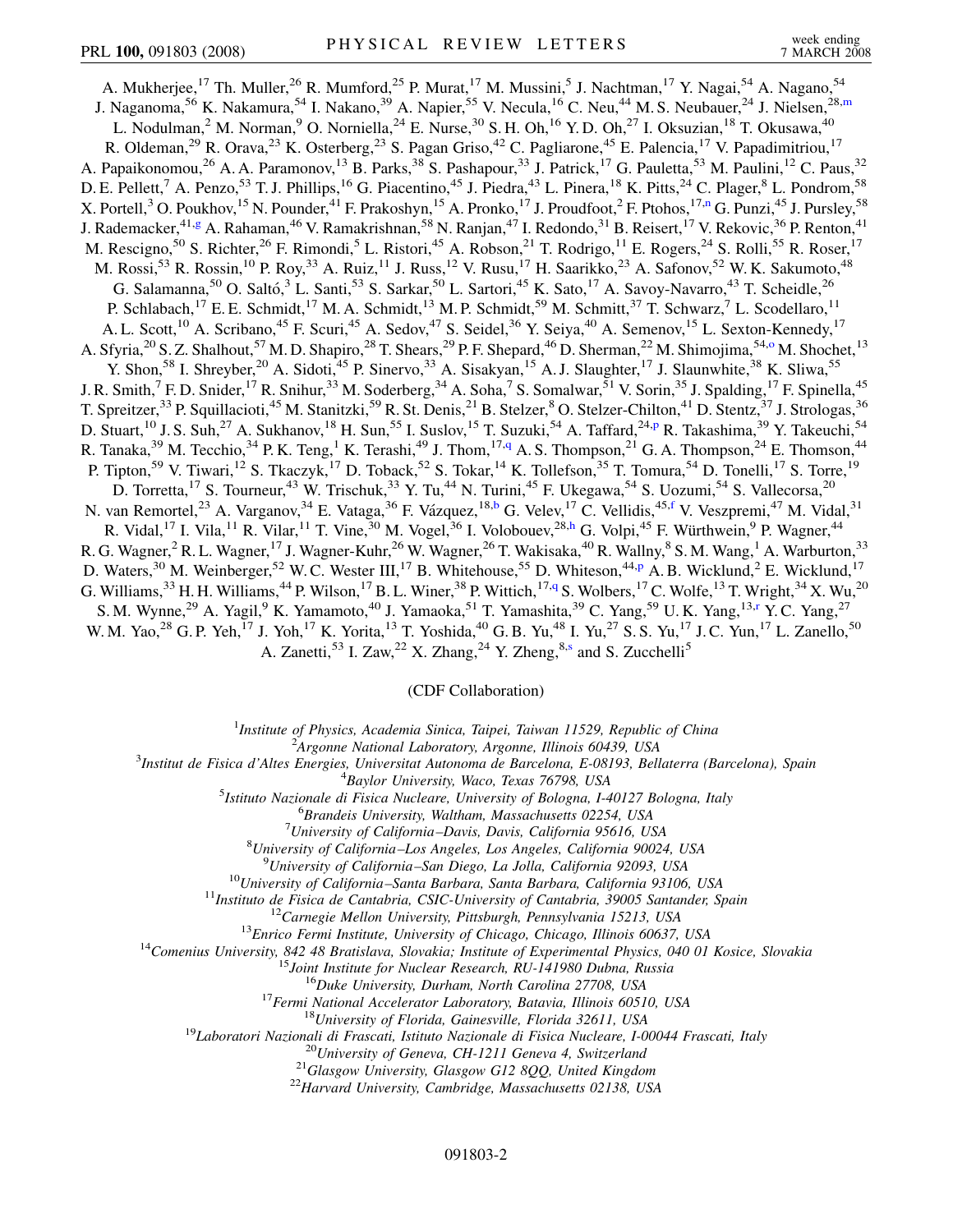<sup>23</sup>*Division of High Energy Physics, Department of Physics, University of Helsinki and Helsinki Institute of Physics,* FIN-00014, Helsinki, Finland<br><sup>24</sup>University of Illinois, Urbana, Illinois 61801, USA<br><sup>25</sup>The Johns Hopkins University, Baltimore, Maryland 21218, USA<br><sup>26</sup>Institut für Experimentelle Kernphysik, Universität Karlsruhe, 76128 *Seoul National University, Seoul 151-742, Korea; Sungkyunkwan University, Suwon 440-746, Korea; Korea Institute of Science and Technology Information, Daejeon, 305-806, Korea;* Chonnam National University, Gwangju, 500-757, Korea<br><sup>28</sup>Ernest Orlando Lawrence Berkeley National Laboratory, Berkeley, California 94720, USA<br><sup>29</sup>University of Liverpool, Liverpool L69 7ZE, United Kingdom<br><sup>30</sup>University <sup>33</sup>Institute of Particle Physics, McGill University, Montréal, Canada H3A 2T8; and University of Toronto, Toronto, Canada M5S 1A7<br><sup>34</sup>University of Michigan, Ann Arbor, Michigan 48109, USA<br><sup>35</sup>Michigan State University, East Lansing, Michigan 48824, USA<br><sup>36</sup>University of New Mexico, Albuquerque, New <sup>41</sup>University of Oxford, Oxford OX1 3RH, United Kingdom<br><sup>42</sup>Istituto Nazionale di Fisica Nucleare, Sezione di Padova-Trento, University of Padova, I-35131 Padova, Italy<br><sup>43</sup>LPNHE, Universite Pierre et Marie Curie/IN2P3-C <sup>47</sup>Purdue University, West Lafayette, Indiana 47907, USA<br><sup>48</sup>University of Rochester, Rochester, New York 14627, USA<br><sup>48</sup>University of Rochester, Rochester, New York 14627, USA<br><sup>50</sup>Ustituto Nazionale di Fisica Nucleare, <sup>59</sup>*Yale University, New Haven, Connecticut 06520, USA* (Received 19 November 2007; published 7 March 2008) We present the first measurement of the production cross section of a *W* boson with a single charm we present the first measurement of the production cross section of a *w* boson with a single charing<br>quark (*c*) in  $p\bar{p}$  collisions at  $\sqrt{s} = 1.96$  TeV, using soft muon tagging of *c* jets. In a data sample of  $\sim$  1.8 fb<sup>-1</sup>, recorded with the Collider Detector at Fermilab II detector at the Fermilab Tevatron, we select events with  $W + 1$  or 2 jets. We use the charge correlation between the *W* and the muon from the semileptonic decay of a charm hadron to extract the *Wc* signal. We measure  $\sigma_{Wc}(p_{Tc})$ 20 GeV/c,  $|\eta_c|$  < 1.5) × BR( $W \rightarrow \ell \nu$ ) = 9.8 ± 3.2 pb, in agreement with theoretical expectations. DOI: [10.1103/PhysRevLett.100.091803](http://dx.doi.org/10.1103/PhysRevLett.100.091803) PACS numbers: 13.38.Be, 13.20.Fc, 13.85.Lg In the standard model (SM), the associated production Maskawa (CKM) matrix element  $V_{cd}$ . The contribution PRL 100, 091803 (2008) PHYSICAL REVIEW LETTERS week ending

of *W* bosons with single charm quarks (*Wc*) in protonantiproton collisions is described at leading order (LO) by the scattering of a gluon with a down, strange, or bottom quark. Despite the dominant *d*-quark parton density function (PDF) the first process contributes only  $\sim$ 10% at the Tevatron, suppressed by the small Cabibbo-Kobayashifrom  $gb \rightarrow Wc$  is also heavily suppressed by  $V_{cb}$  and the *b* quark PDF. Therefore, about 90% of the *Wc* signal is produced by strange quark-gluon fusion, and the production cross section is directly sensitive to the gluon and *s*-quark PDFs in the proton [[1](#page-6-17)], at a scale of order of the *W* mass  $(M_W)$ , and to the element of the CKM matrix  $V_{cs}$ .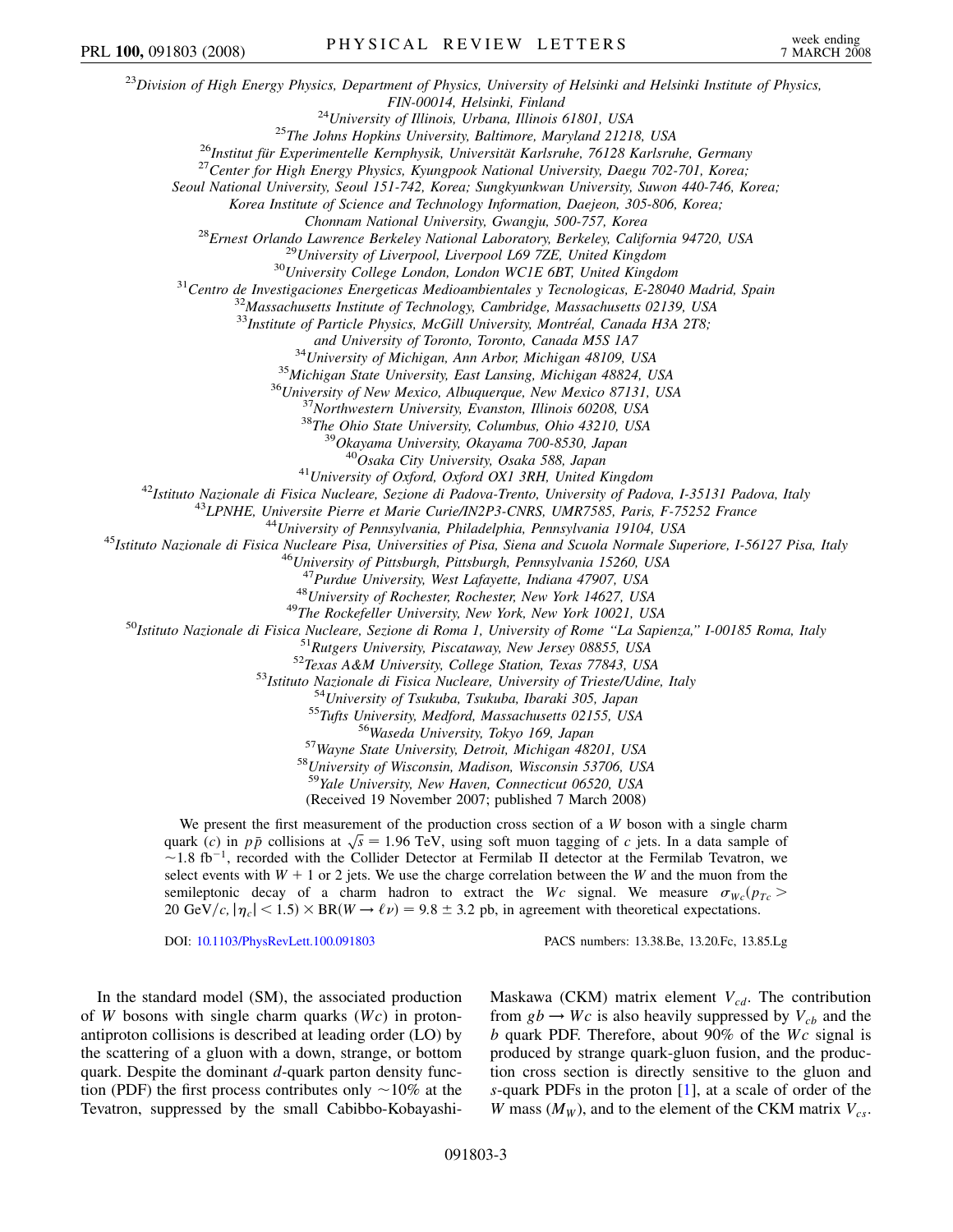Calculations of  $W$  + heavyquark production are available at LO and next-to-leading order (NLO) in QCD [\[2](#page-6-18)]. From direct measurements,  $|V_{cs}|$  is known with a precision of ~35% from  $W^+ \rightarrow c\bar{s}$ , and of ~10% from *D*, *D<sub>s</sub>* decays [\[3\]](#page-6-19), largely due to theoretical uncertainties. The *s*-quark PDF is known from neutrino-nucleon deep inelastic scattering experiments at momentum transfers,  $Q^2$ , about 3 orders of magnitude lower than  $M_W^2$  [\[4\]](#page-6-20). Moreover, a lack of constraints on the shape of the *s*-quark PDF has been shown to affect the calculation of the *Wc* cross section by up to 20% [\[5\]](#page-6-21). The dependence on the factorization and renormalization scales in the NLO calculation yields an additional uncertainty of  $\sim$  [2](#page-6-18)0% [2]. Overall, the uncertainty on the theoretical expectation of *Wc* production is  $\sim$ 30%. Outside the SM, an exotic particle with high semileptonic branching ratio (BR) produced with a *W* boson, as in the hypothesis investigated in  $[6–8]$  $[6–8]$  $[6–8]$  $[6–8]$ , could lead to a measured cross section of *Wc* higher than expected. In addition, charged Higgs production via  $c + \bar{s} \rightarrow H^+$  is sensitive to the strange PDF [\[5](#page-6-21)]. Finally, *Wc* is an important component of the  $W + 1$ , 2 jet samples, a data set used in the search of signals such as a single top, the Higgs boson, and a supersymmetric top. In this context, the measurement of the associated production of *W* bosons with single charm at the Tevatron is an opportunity to test the SM calculation and set an experimental constraint to the theory.

This Letter documents the first measurement of *Wc* production in  $p\bar{p}$  collisions. We use the correlation between the charge of the *W* and the charge of the muon from the semileptonic decay of the charm hadron in the  $W + 1$ , 2 jet sample. Charge conservation in the process  $gq \rightarrow Wc$  $(q = d, s)$  allows as final states only the pairings  $W^+ \bar{c}$  and  $W^-c$ . It follows that the charge of the lepton from the semileptonic decay of the *c* quark, and the charge of the lepton from the *W* decay, are always of opposite sign. The observed lepton charge correlation in *Wc* is expected to be less than 100%, due to dilution from hadronic decays in flight and hadrons misidentified as muons (''mistags''). We identify the *W* by its decay to an isolated electron (muon) carrying large transverse energy,  $E_T$  (momentum,  $p_T$ ) with respect to the beam line, plus a neutrino. We refer to these high- $p_T$  electrons or muons as "primary leptons" (PL). The neutrino escapes the detector causing an imbalance of total transverse energy, referred to as "missing  $E_T$ " ( $\not\hspace{-.15cm}/F_T$ ) [\[9\]](#page-6-24). Quarks hadronize and are observed as jets of charged and neutral particles. We identify the charm jets from their semileptonic decay by looking for a muon within the jet (''soft-lepton tag'' or ''SLT''). We use the difference between events in which the PL and the SLT are oppositely charged (''OS'') and events in which they have the same charge (''SS'') as an observable and define the ''asymmetry":  $A = (N_{OS} - N_{SS})/(N_{OS} + N_{SS})$ . We measure *A* and determine the expected number of  $OS - SS$  events due to background sources, primarily  $W +$  lightflavor (LF) hadrons, dimuon events from Drell-Yan (DY) production, and multijet events (referred to as ''non-*W* QCD''). To a smaller extent, single top,  $Z \rightarrow \tau \tau$  and *WW* events are also sources of charge-correlated background. Because the *Wc* signal produces mainly OS events, whereas most of the background is equally likely to give OS or SS events, we are able to extract the signal from a backgrounddominated sample using the excess of  $OS - SS$  events over the expected (*not* including *Wc*) number.

The CDF II detector is described in detail elsewhere [\[10\]](#page-6-25). The components relevant to this analysis include the silicon vertex detector, the central outer tracker (COT), the central electromagnetic and hadronic calorimeters, the central muon detectors, and the luminosity counters. The data sample, produced in  $p\bar{p}$  collisions at  $\sqrt{s} = 1.96$  TeV during Run II of the Fermilab Tevatron, was collected between March 2002 and April 2007. This analysis is based on an integrated luminosity of  $1823 \pm 109$  pb<sup>-1</sup>. Monte Carlo (MC) simulations of  $W +$  jets production are performed using ALPGEN  $(v2.1 \t[11])$  $(v2.1 \t[11])$  $(v2.1 \t[11])$ , coupled with CTEQ5L PDFs  $[12]$  $[12]$  $[12]$ , and PYTHIA (v6.3  $[13]$ ) for the shower evolution. Modeling of *b* and *c* hadron decay is provided by EVTGEN [[14](#page-6-29)]. DY and *WW* production are modeled with PYTHIA (v6.5). Events are selected with an inclusive lepton trigger requiring an electron (muon) with  $E_T > 18$  GeV  $(p_T > 18 \text{ GeV}/c)$ . Further selection requires that candidate PLs are isolated  $(I < 0.1$  [[15](#page-6-30)]) and have  $E_T(p_T)$ greater than 20 GeV with  $|\eta|$  < 1.1. The event must also have  $E_T > 25$  GeV. Jets are identified using a cone algorithm [[16](#page-6-31)] with a cone opening of  $\Delta R =$  $\sqrt{(\Delta \eta)^2 + (\Delta \phi)^2} = 0.4$  and are constrained to originate from the  $p\bar{p}$  collision vertex. Muons inside jets are identified by matching the tracks of the jet, as measured in the COT, with track segments (''stubs'') in the muon detectors. Such a muon with  $p_T > 3$  GeV/c and within  $\Delta R < 0.6$  of a jet axis is an SLT. The probability of misidentifying a hadron as an SLT muon, denoted as the ''mistag probability,'' is measured using jets from data [\[17\]](#page-6-32). An SLT mistag probability look-up table is constructed as a function of the track  $p_T$ ,  $\eta$ , and  $\phi$ . The number of tags predicted with the look-up table agrees to within 10% of the observation in a variety of samples, including QCD multijets and  $Z +$  jet events. To reduce background from dimuon resonances and double-semileptonic *B* hadron decays, we remove events in which the muon PL and SLT are oppositely charged and have an invariant mass consistent with a  $Z$ ,  $Y$ , or, irrespectively of the PL flavor, less than 5 GeV/ $c^2$ . Remaining cuts are as in [[17](#page-6-32)]. The jet energies are corrected to account for variations of the detector response in  $\eta$  and time, as well as multiple  $p\bar{p}$  interactions, but are not corrected back to the parton energy. Finally, the  $W +$  jet data set is partitioned according to the number of jets with  $E_T > 10$  GeV and  $|\eta|$  < 2.0 in the event (corresponding to the charm's  $|\eta_c| \lesssim 1.5$ , from the geometric acceptance of muons, and  $p_{Tc} \ge 20 \text{ GeV}/c$ . We refer to events in which the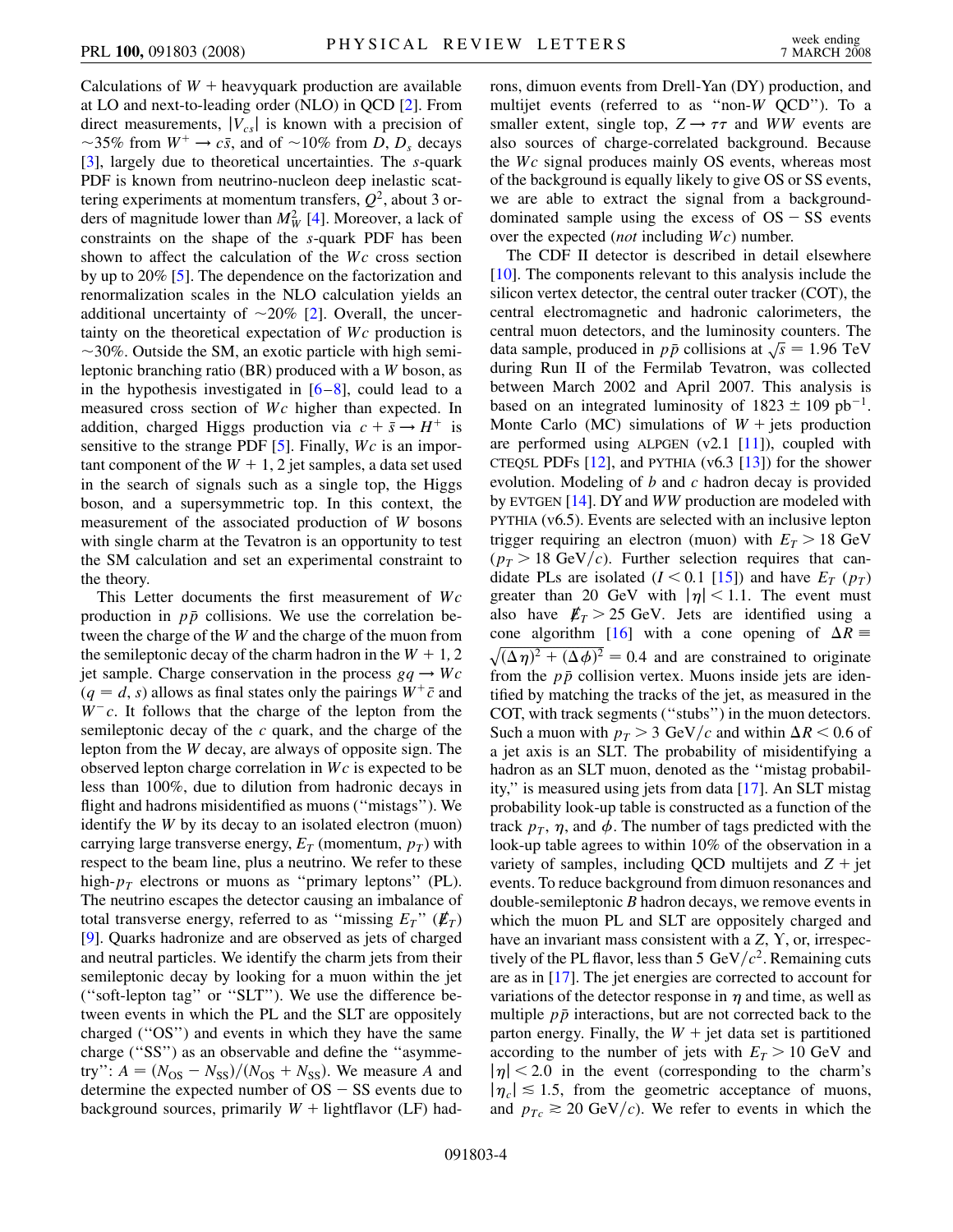PL is an electron (muon) as the ''electron sample'' (''muon sample''). In the electron (muon) sample we select 636 (425) OS and 450 (313) SS events with at least one jet tagged by the SLT algorithm. In rare cases where there is more than one tag in the same jet, or more than one tagged jet in the same event, we use the SLT candidate that has the best match between the COT track and muon stubs.

The composition of the  $W + 1$ , 2 jet sample includes primarily  $W + LF$ ,  $Wb\overline{b}$ ,  $Wc\overline{c}$ ,  $Wc$ , non-*W* QCD, and DY events. *Wbb* and *Wcc* backgrounds reduce the statistical precision of the measurement but do not contribute to the measured asymmetry, since the presence of both heavy quark and antiquark allows with equal probability either charge combination of the leptons from the *W* and from the (anti)quark decays. Table [I](#page-4-0) shows the data and expected background contributions. The dominant mechanism by which DY events contribute to the background is when one of the produced muons emits a high-energy photon, and the muon-photon pair is identified as a jet, while the muon passes the SLT-tagging requirements. In order to reduce this background we reject events based on the jet's electromagnetic energy fraction and number of tracks. Events with an OS primary muon and SLT that have a jet with less than 2 tracks in a cone of opening  $\Delta R = 0.6$ around the jet axis and an electromagnetic fraction higher than 0.8 are rejected as potential radiative DY events. After the rejection we estimate the number of remaining DY events in the sample by measuring the number of  $OS$  – SS events in the data in a window of invariant mass containing the  $Z$  peak,  $n_Z^{\text{data}}$ , and using MC simulation to extrapolate  $n_Z^{\text{data}}$  in the *Wc* signal region. The uncertainty shown is due to the size of the data and, to a lesser extent, MC samples.

Events without *W* bosons that enter the signal sample are typically QCD jet events where one jet has faked a high- $p_T$ lepton, mismeasured energies produce apparent  $\not\hspace{-.15cm}/_{T}$ , and an additional jet contains an SLT muon. A fraction of these events is from *bb* and *cc*, where the PL results from a semileptonic decay on one of the fragmenting heavy quark and the SLT from a semileptonic decay on the other, with a potentially large charge asymmetry. We estimate the number of non-*W* QCD events in the sample by extrapolating the number of SLT-tagged events with an isolated lepton  $(I < 0.1)$  and  $E_T < 15$  GeV into the signal region of  $E_T > 0$ 25 GeV. The difference seen in Table [I](#page-4-0) between the electron and muon channels reflects the higher likelihood for a jet to be misidentified as an electron than as a muon. The extrapolation uncertainty is determined by comparing with data the prediction for the number of events in the region of  $0.1 < I < 0.2$  and  $\not\hspace{-.05in}/F_T > 25$  GeV, just outside the signal region. We assign a  $\pm 20\%$  systematic uncertainty based on the difference between the two. We model the charge correlation of non-*W* events from the data using events with  $E_T > 25$  GeV but with a nonisolated PL, and the dominant uncertainty is from the limited data sample size.

 $W + LF$  events enter the data sample when one of the LF tracks in the jet is misidentified as a muon. Since the same process that describes *Wc* production may be expected to describe *Wu*, we expect a small anticorrelation between the charge of the *W* and the charge of the tracks in the jets recoiling against the *W*. We estimate the total  $W + LF$ background using the mistag probability parametrization with the number of events before SLT tagging, correcting for a fraction due to non-W QCD. The uncertainties include contributions from the mistag prediction and from the correction for non-*W* QCD. We determine the expected asymmetry for these events using ALPGEN MC events; the asymmetry is lower in the muon sample as a result of the removal of events consistent with dimuon resonances, which removes only OS events. The remaining small backgrounds with expected asymmetries are from single top (*t*-channel) production, *WW*, and  $Z \rightarrow \tau \tau$ . These are estimated using theoretical cross sections and MC simulations. Finally, for *Wbb* and *Wcc* we measure a charge asymmetry from MC events, compatible with zero as expected.

After background subtraction we measure 149.3 ±  $42.1(stat) \pm 15.4(syst)$  *Wc* events in the selected SSsubtracted sample. Figure [1](#page-5-2) shows two kinematic distributions of the SLT muons in the tagged events. Each of the distributions is SS subtracted and the stacked histograms show the contribution from both the expected *Wc* signal and the estimated backgrounds. The higher- $p<sub>T</sub>$  muons in

| Source                         | Events           | Asymmetry         | $OS - SS$ events |
|--------------------------------|------------------|-------------------|------------------|
| Drell-Yan                      |                  |                   | $41.6 \pm 5.4$   |
| Non-W $(e$ PL $)$              | $200.0 \pm 41.5$ | $0.179 \pm 0.046$ | $35.8 \pm 11.8$  |
| Non-W $(\mu$ PL)               | $30.2 \pm 6.5$   | $0.252 \pm 0.066$ | $7.6 \pm 2.6$    |
| $W + LF$ (e PL)                | $695.5 \pm 75.7$ | $0.057 \pm 0.002$ | $39.6 \pm 4.9$   |
| $W + LF (\mu PL)$              | $491.4 \pm 53.3$ | $0.019 \pm 0.002$ | $9.3 \pm 2.0$    |
| Single top                     |                  |                   | $7.6 \pm 1.1$    |
| $Z \rightarrow \tau \tau$ , WW |                  |                   | $7.2 \pm 1.2$    |
| Total Background               |                  |                   | $148.7 \pm 15.4$ |
| Data                           | 1824             |                   | 298              |

<span id="page-4-0"></span>TABLE I. Summary of data and charge-asymmetric background in the SLT-tagged  $W + 1$ , 2 jet sample.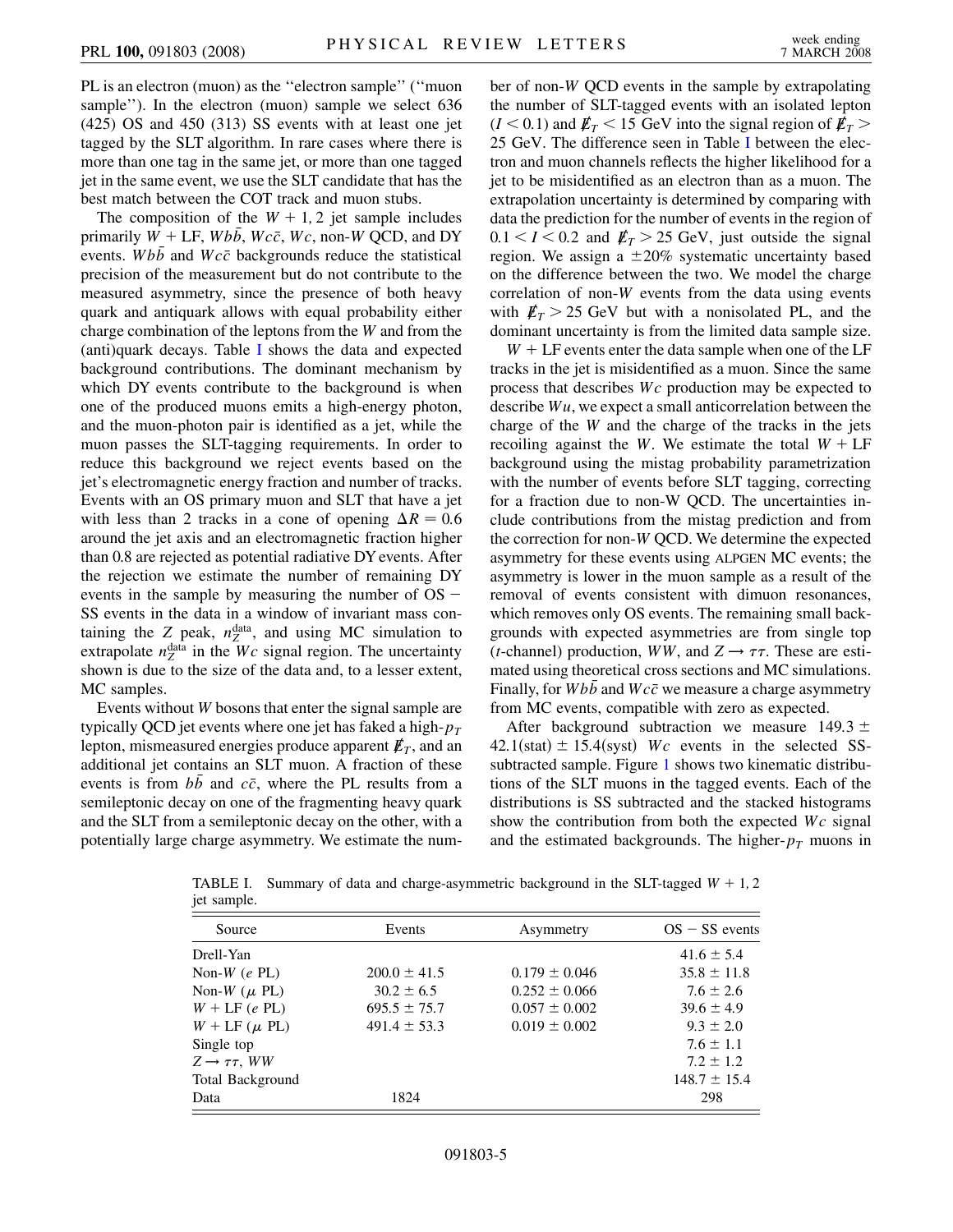<span id="page-5-2"></span>

FIG. 1. SS-subtracted distributions of the SLT muon  $p_T$  relative to (a) the beam axis and (b) the SLT-jet axis. The *Wc* contribution is normalized to this measurement.

<span id="page-5-3"></span>both plots arise primarily from DY events misidentified as charm decay. The *Wc* production cross section is obtained using the cross section formula

$$
\sigma_{Wc} \times \text{BR}(W \to \ell \nu) = \frac{N_{\text{tot}}^{\text{OS-SS}} - N_{\text{bkg}}^{\text{OS-SS}}}{Acc \int Ldt}, \quad (1)
$$

where  $\sigma_{Wc} \equiv \sigma_{W^+\bar{c}} + \sigma_{W^-c}$  with  $p_{Tc} > 20 \text{ GeV}/c$  and  $|\eta_c|$  < 1.5, and BR(*W*  $\rightarrow \ell \nu$ ) = 0.108. In the denominator, *Acc* is the SS-subtracted acceptance times efficiency derived from a MC simulation of *Wc* events, and  $\int L dt$  is the integrated luminosity of the data. We find *Acc*  $(0.833 \pm 0.010) \times 10^{-2}$ ; the value implicitly includes the expected charge asymmetry of the *Wc* sample, which is  $(70.6 \pm 0.5)\%$ , as well as the semileptonic BR of charm hadrons to muon. The uncertainty is due to the size of the MC sample. Using Eq. ([1\)](#page-5-3), we find  $\sigma_{W_c} \times BR(W \rightarrow$  $\ell \nu$  = 9.8 ± 2.8(stat)<sup>-1.4</sup><sub>-1.6</sub>(syst) ± 0.6(lum) pb.

Systematic uncertainties are shown in Table [II.](#page-5-4) MC modeling of the efficiency for identifying the PL (''lepton ID'') is measured using *Z*-boson data and MC samples. The uncertainty on the efficiency for identifying the SLT includes a contribution from MC modeling of particle tracking efficiency in dense jet environments, and a contribution from the parametrization of the SLT efficiency as a function of the  $p_T$  of the muon [\[17\]](#page-6-32). The PDF uncertainty is derived by using CTEQ [[18\]](#page-6-33) and MRST [[19](#page-6-34)] sets, as prescribed in [[20](#page-6-35)]. We compare charm jets in PYTHIA and HERWIG [[21](#page-6-36),[22](#page-6-37)] to evaluate the uncertainty due to different hadronization models. To measure the effects of initial state radiation (ISR) and final state radiation (FSR) we use inclusive *Wc* production in ALPGEN and compare the nominal acceptance with enhanced or reduced radiation as in [\[20\]](#page-6-35). The uncertainty on the factorization and renormalization scales is estimated by varying them in ALPGEN between the transverse mass of the *W* and that of the charm. Finally, uncertainties on the background estimations are included in the cross section as systematic uncertainties.

TABLE II. Summary of systematic uncertainties.

<span id="page-5-4"></span>

| Source                       | $\Delta \sigma_{W_c}$ (%) |
|------------------------------|---------------------------|
| Lepton ID                    | ±1.4                      |
| SLT-tagging efficiency       | $\pm$ 5.1                 |
| Jet energy calibration       | $+4.0/-2.7$               |
| <b>PDFs</b>                  | $\pm$ 3.6                 |
| $c$ -quark hadronization     | ±4.6                      |
| ISR, FSR                     | $+4.2/-9.5$               |
| Factorization scale          | ±1.3                      |
| <b>Background</b>            | $\pm 10.3$                |
| Luminosity                   | $\pm 6.0$                 |
| Total (excluding luminosity) | $+14.2/-16.3$             |

In conclusion, we present the first measurement of the *Wc* production cross section using  $\sim$  1.8 fb<sup>-1</sup> of *pp* colli*si wc* production cross section using  $\approx$  1.8 10  $\approx$  01 *pp* com-<br>sions at  $\sqrt{s}$  = 1.96 TeV. We measure  $\sigma_{Wc}(p_{Tc})$  $20 \text{ GeV}/c, |\eta_c| < 1.5$ )  $\times$  BR(*W*  $\rightarrow \ell \nu$ ) = 9.8 ± 3.2 pb, in agreement with the NLO calculation over the same phase space region of  $11.0^{+1.4}_{-3.0}$  pb [[23](#page-6-38)]. The result provides an experimental validation of the theoretical *Wc* cross section for use in single top and Higgs search analyses. Within the quoted sensitivity, we see no evidence of the presence of an exotic particle with high semileptonic BR. Finally, the result provides the first experimental constraints to the theory uncertainties; an extrapolation indicates that a precision of  $\sim 15\%$  can be achieved with  $\sim$  6–7 fb<sup>-1</sup> of data, expected by the end of Run II.

We thank the Fermilab staff and the technical staffs of the participating institutions for their vital contributions. This work was supported by the U.S. Department of Energy and National Science Foundation; the Italian Istituto Nazionale di Fisica Nucleare; the Ministry of Education, Culture, Sports, Science and Technology of Japan; the Natural Sciences and Engineering Research Council of Canada; the National Science Council of the Republic of China; the Swiss National Science Foundation; the A. P. Sloan Foundation; the Bundesministerium für Bildung und Forschung, Germany; the Korean Science and Engineering Foundation and the Korean Research Foundation; the Science and Technology Facilities Council and the Royal Society, United Kingdom; the Institut National de Physique Nucleaire et Physique des Particules/CNRS; the Russian Foundation for Basic Research; the Comisión Interministerial de Ciencia y Tecnología, Spain; the European Community's Human Potential Programme; the Slovak R&D Agency; and the Academy of Finland.

<span id="page-5-1"></span><span id="page-5-0"></span><sup>&</sup>lt;sup>[a](#page-0-0)</sup>Visiting scientist from IFIC(CSIC-Universitat de Valencia), 46071 Valencia, Spain.

**[b](#page-0-1)**Visiting scientist from Universidad Iberoamericana, Mexico D.F., Mexico.